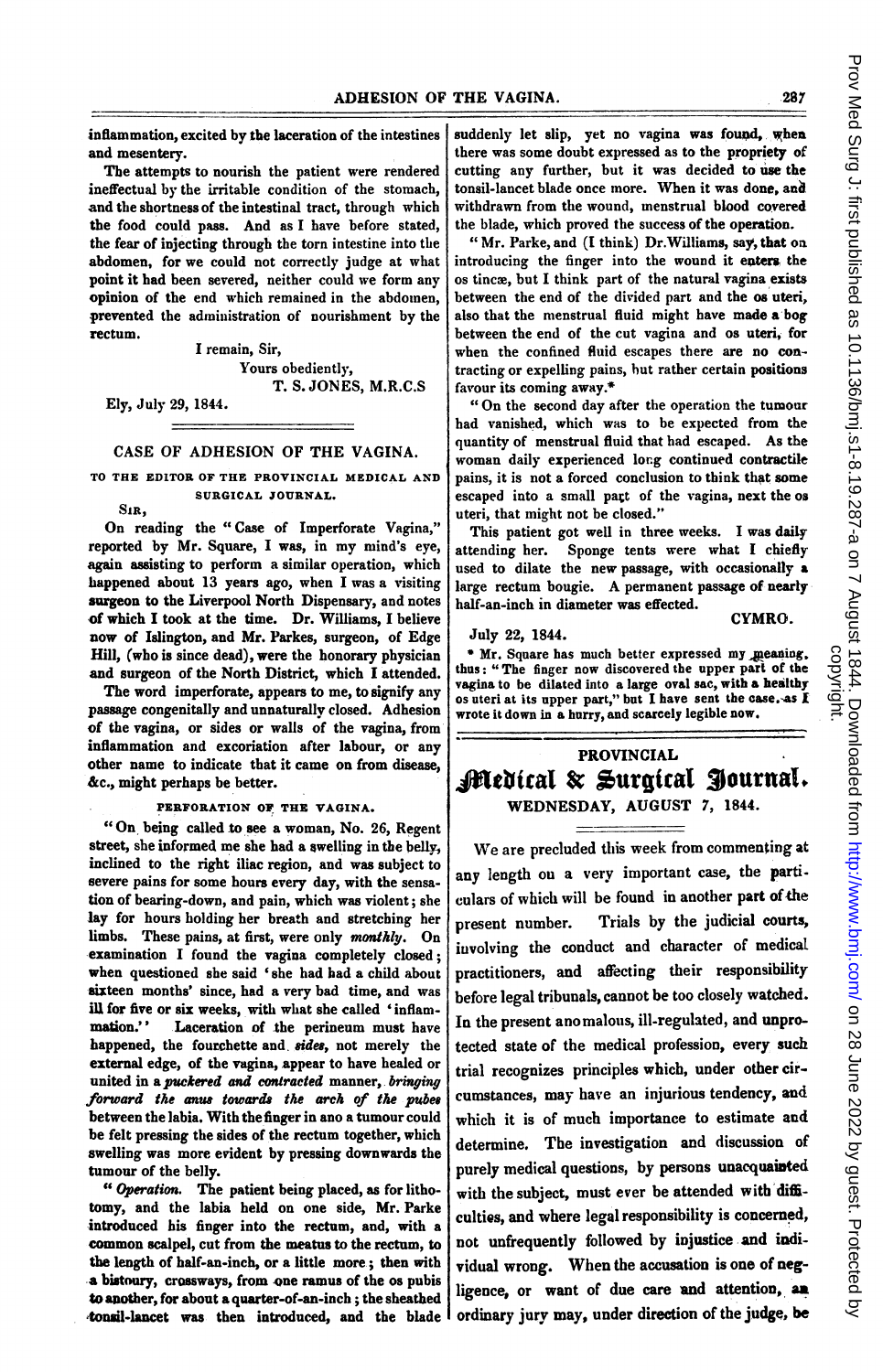capable of coming to a correct decision; but when it involves an inquiry into professional competence and skill, far different qualifications than those possessed either by the judge or the jury, are required for the same purpose; and the array of medical witnesses called on either side for the purpose of aiding the defence, or establishing the charge, seems rather calculated to confuse the question than to develope the truth. These considerations, how. ever, are too extensive to admit of further elucidation here, and in the case to which we are about to refer, a recent trial at Cambridge of a surgeon for manslaughter, are not requisite, since from the accounts which we have seen there can, unhappily, be no doubt of the mala praxis, and no more than substantial justice appears to have been done. The authentic relation of the case given by Mr. Jones, the surgeon subsequently called in, renders it unnecessary to give any account of the trial, and the only addition which we feel called upon to make to the statement, with which Mr. Jones has hingself furnished us, is to quote the evidence of the other medical witnesses in relation to the removal, by Mr. Jones. of a portion of the intestines torn from the unfortunate patient, the propriety of which, it seems, has been called in question.

Mr. Robert Stevens:-The last witness (Mr. Jones) is witnes's assistant; on Thursday, the 23rd, went to see deceased; had before seen part of the intestine; Mr. Jones had shewed it to witness; found about 18 inches of intestine protmding; it was tied at the end, and become very black; every thing she took the stomach rejected; she wanted relief; said he could not relieve her, sbe must die; she said she was perfectly aware of that, for she had lost almost all her bowels; examined the intestine produced by Mr. Jones; there was no attachment to the mesentery; it was lacerated in two or three places; it was all small intestine; returning the intestine would have been of no use; it had lost its attachment to the blood vessels, which would have nourished it; the patient could not have lived; it is the connection of the viscera with the mesentery that nourishes the intestine; measured the length of the intestine which was torn from deceased; it was 19 feet 6 inches in length.-Cross-examined: Saw deceased the same night that Mr. Jones did; sickness is a symptom of strangulated hernia; witness did not remove the ligature; has seen a case where the intestine made for itself a false anus, and the patient so lived; but not where the intestine was detached from the mesentery; before this deceased was in perfect health; heard she had moved the flour; she had nothing but the common pains of miscarriage; was not sick till after she had seen Mr. Garland; he has been in practice since 1816; has frequently been in consultation with him, but found him so ignorant that he had: endeavoured to instruct him, but was unable; he practices in the same neighbourhood as witness, but does not interfere with his practice at all; should not get one patient more if he left the neighbourhood;. after the treatment the deceased continued vomiting; administered carbonate of soda in a little gruel, and afterwards a little chicken broth. $-$ Re-examined: Has been 34 years in practice; was at the post-mortem examination of deceased.

Mr. Henry Mitchell:-Is house-surgeon to Addenbrooke's Hospital; made a post-mortem examination of the deceased; previously to opening the body, the lower part of the abdomen appeared flat instead of prominent; on opening the abdomen the omentum gave an offensive smell; was of a dark colour, and in a state of mortification; the intestines were all, more or less, in a diseased state; found only about two yards of the small intestine in the abdomen; the average quantity is about seven or nine; on tracing the small intestines down they did not terminate in the large, as was the natural direction, but in an unnatural opening in the abdomen into the vagina; the whole of the large intestine was in a state of mortification; the opening was produced by violence; under such circumstances it would have been useless to attempt to return the intestine, as it was separated from the mesentery, and torn from the upper intestine; lifting a heavy weight sometimes occasions a rupture, but not such a rupture as the present; the opening from the abdomen into the vagina could not have been produced by lifting aheavy weight; death must have ensued from the state in which the patient was.-Cross-examined: Never heard of a rupture of the vagina produced by the action of the womb itself; if there had been a laceration of the vagina, and the bowelsbeen protruded through, it would probably have produced vomiting and other symptoms of strangulated hernia; never heard of laceration of the vagina produced by other means than by instruments.-Re-examined: The hand violently introduced would produce laceration; never heard of such a case.

Dr. Stevens agreed with the account given by the last witness; but he forgot to say that every other organ was in perfect health; all the injuries described would have resulted from the opening in the vagina.

Mr. John Muriel, surgeon:-Attended the post-mortem examination of deceased; had been requested by defendant to do so; has heard the evidence of Mr. Mitchell; agrees with him as to the appearances presented; under the existing circumstances it would have been of no use returning the entrails; thought at one time it possible, though not probable, she might have recovered, as she was disposed to make an artificial anus, and had that taken place she might have recovered; is of opinion that death resulted' from the injuries.

Dr. Thackeray :- Has practised for 20 years in midwifery; has heard the evidence in this case; the death of the deceased was unquestionably caused by the removal of the intestines; no human being could liveafter six yards of the smaller intestine had been removed; it was not posible to have returned the